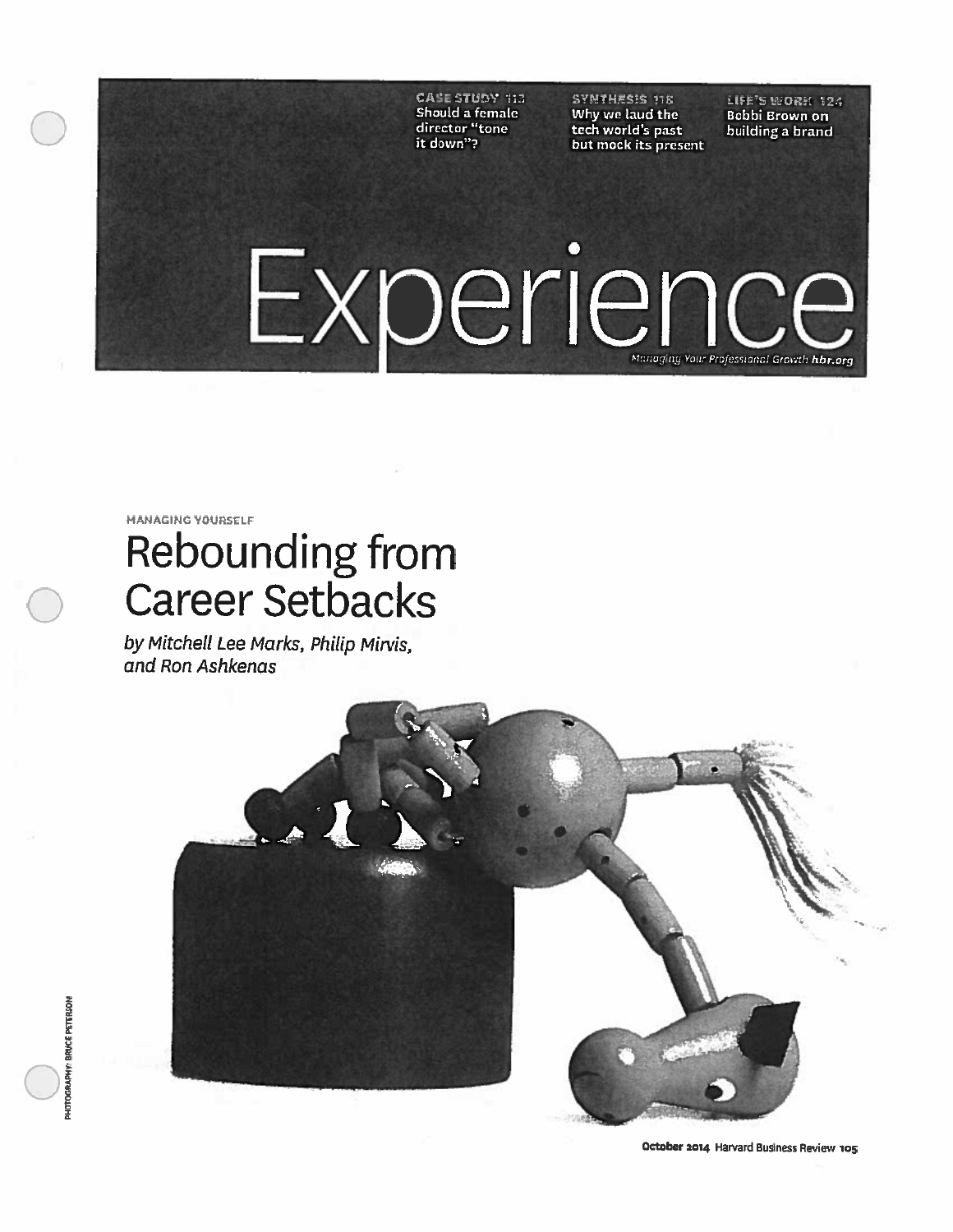Bhan was <sup>a</sup> rising star at his company. He advanced through several senior managemen<sup>t</sup> roles and was soon tapped to head <sup>a</sup> business unit, reporting directly to the CEO. But after about two years in the job, despite his stellar financial results, his boss suddenly dismissed him. Brian was told that the company was trying to be <sup>a</sup> more open, engaged, <sup>g</sup>lobal enterprise and that his aggressive leader ship style didn't reflect those values.

Like most ambitious managers who suffer career setbacks, Brian went through a period ofshock, denial, and self-doubt. After all, he'd never previously failed in <sup>a</sup> position. He had trouble accepting the reality that he wasn't as goo<sup>d</sup> as he'd thought he was. He also felt upse<sup>t</sup> and angry that his boss hadn't <sup>g</sup>iven him a chance to prove himself. Eventually, however, he recognized that he couldn't reverse the decision and chose to focus on moving forward. None ofthe people working for him had objected to his dismissal, so he was particularly keen to figure out how to foster loyalty in future employees.

Within <sup>a</sup> few months, <sup>a</sup> large industrial parts company impressed with Brian's un disputed ability to meet financial targets recruited him to lead <sup>a</sup> division. The job was <sup>a</sup> step down from his previous role, but he decided to take it so that he could experiment with different ways of working and leading, learning to better control his emotions and rally his team around him. It paid off: Less than three years later, ye<sup>t</sup> another company—this time, <sup>a</sup> Fortune 500 manufacturer—hired him to be its CEO. During his seven-year tenure in that job, he doubled the firm's revenue and created <sup>a</sup> culture that balanced innovation with <sup>a</sup> disciplined focus on productivity and performance.

Of course, not everyone can go from being out of a job to running a large company. But in more than <sup>30</sup> years ofre search and consulting work with executive clients, we've found that one lesson from Brian's story applies pretty universally: Even <sup>a</sup> dramatic career failure can become

a springboard to success if you respond in the right way. To execute <sup>a</sup> tumaround like Brian's, you focus on <sup>a</sup> few key tasks: Determine why you lost, identify new paths, and seize the right opportunity when it's within your reach.

# Figure Out Why You Lost

We've interviewed hundreds of execu tives who have been fired, laid off, or passed over for promotion (as <sup>a</sup> result of mergers, restmcturings, competition for top jobs, or personal failings). Often, we find them working through the classic stages ofloss defined by psychiatrist Elisabeth Kübler-Ross: They start with shock and denial about the events and move on to anger at the company or the boss, bargaining over their fate, and then a protracted period of licking their wounds and asking themselves whether

prevents them from considering their own culpability and breaking free of the destructive behavior that derailed them in the first place. It may also lead them to ratchet back their current efforts and ftiture expectations in the workplace.

蜀

 $($ 

 $\bigcirc$ 

 $\bigcirc$ 

Those who rebound from career losses take <sup>a</sup> decidedly different ap proach. Instead ofgetting stuck in grief or blame, they actively explore how they contributed to what went wrong, evalu ate whether they sized up the situation correctly and reacted appropriately, and consider what they would do differently ffgiven the chance. They also gather feedback from <sup>a</sup> wide variety of people (including superiors, peers, and subor dinates), making it dear that they want honest feedback, not consolation.

Brian, for example, had to engage in frank, somewhat painful conversations

# Reframing Losses as opportunities invoLves hard thinking about who you are and what you want.

they can ever regain the respect of their peers and team. Many of them never make it to the "acceptance" stage.

That's partly because, as social psy chologists have found in decades' worth ofstudies, high achievers usually take too much credit for their successes and assign too much external blame for their failures. It's <sup>a</sup> type of attribution bias that protects self-esteem but also prevents learning and growth. People focus on situational factors orcompany politics instead of examining their own role in the problem.

Some ask others for candid feedback, but most turn to sympathetic friends, family members, and colleagues who reinforce their self-image ("You deserved that job") and feed their sense ofinjustice ("You have every right to be angry"). This with his boss, several direct reports, and a few trusted colleagues to discover that he had developed <sup>a</sup> career-limiting reputa tion for being dithcult and not always in control of his emotions

Also consider Stan, <sup>a</sup> senior partner at a boutique professional services firm considering global expansion. A vocal proponent of the growth plan, he had hoped to lead the company's new London othce. When another partner was selected instead, Stan was outraged. He stewed for a few weeks but then resolved to take <sup>a</sup> more productive tack. He setup one-onone meetings with members of the firm's executive committee. At the start of each session, he explained that he wasn't trying to reverse the decision; he just wanted to understand why it had been made. He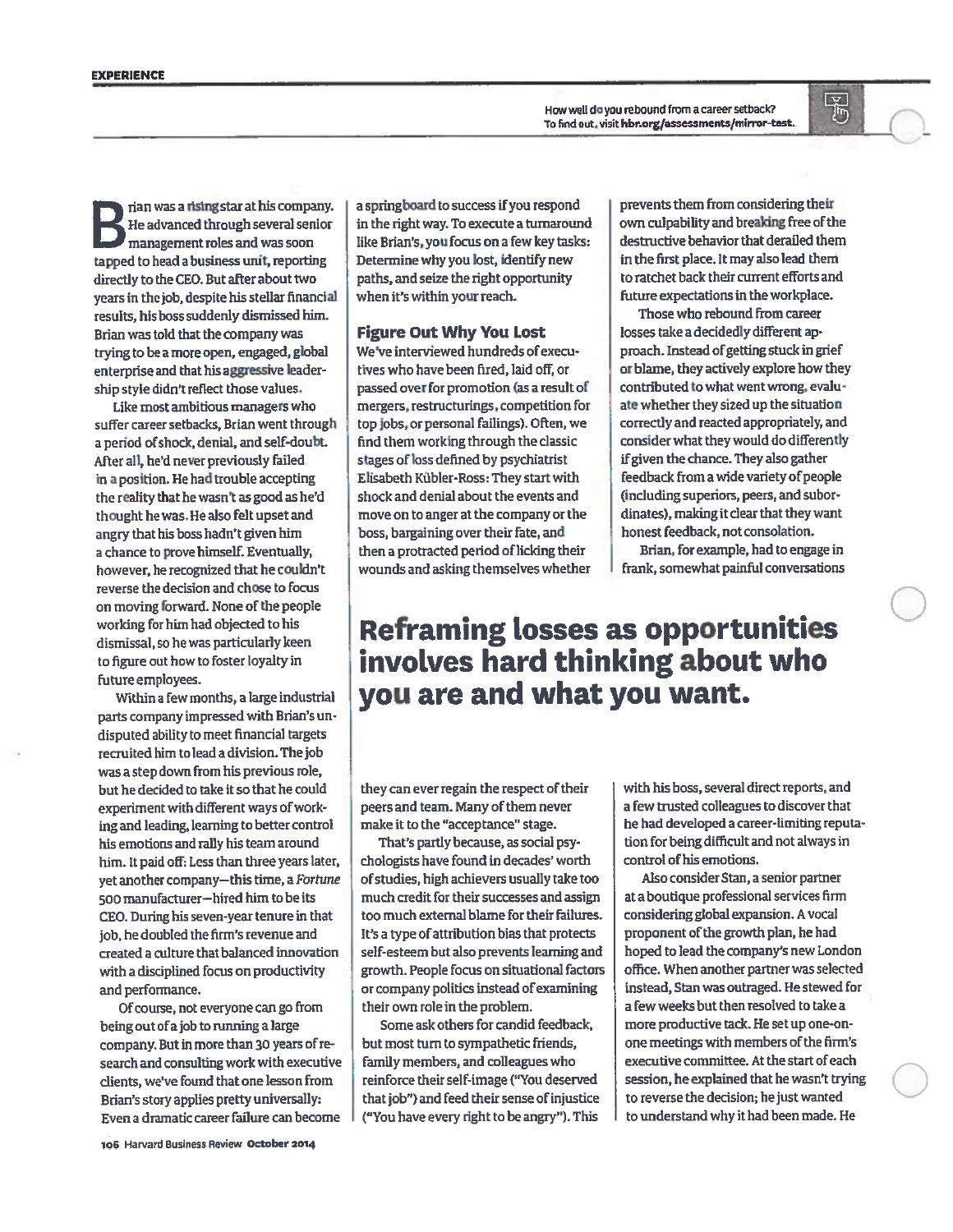

took care not to sound bitter or to badmouth the process or the people involved. He maintained <sup>a</sup> positive, confident tone, and he expressed <sup>a</sup> willingness to learn from his missteps.

As <sup>a</sup> result, the executive committee members gave him consistent, useful comments: They regarded his aggressive ness as an asset in the United States but worried that it would get in the way of securing new clients and running an office in the UK. His initial reaction was defensive. ('No one minded my aggressiveness when it landed key contracts," he thought.) But he kept those feelings in check—and quickly came around to appreciating the candor. "It wasn't that they were asking me to change;' Stan reflected, "but they made clear tome that my style got in the way of this opportunity."

### **Identify New Paths**

The next step is to objectively weight the potential for turning your loss into <sup>a</sup> win, whether that's <sup>a</sup> different role in your organization, <sup>a</sup> move to <sup>a</sup> new company,

or a shift to a different industry or career.<br>Reframing losses as opportunities<br>involves hard thinking about who you are

to sort things out, they rarely lead to <sup>a</sup> productive transition. It's more effective to engage in <sup>a</sup> focused exploration of all the options available. and what you want. Research shows that escapism is <sup>a</sup> common reaction to career derailment—people may take trips to get away from their troubles, immerse them selves in busywork, drink or eat exces sively, or avoid discussing their thoughts and plans with family and friends. While these behaviors can <sup>g</sup>ive you mental space

New opportunities don't usually present themselves right away, of course, and it can be hard to spot them through the fog of anger and disappointment in the early days after <sup>a</sup> setback. Studies by change management expert William Bridges highlight the tension people feel when they're tom between hanging onto their current identities and expectations and letting go. Leaders we've counseled describe entering <sup>a</sup> "twilight zone": The status quo has been fatally disrupted, but it's not dear yet what success will look like in the future.

That's why it's useful to take time to test out some ideas for what to do next. One option is to speak with <sup>a</sup> career

counselor or engage in therapy, both to clarify goals and to work on personal de velopment. Another is to take <sup>a</sup> temporary leave from your job to go back to school or test-drive <sup>a</sup> career interest at <sup>a</sup> stan-up or <sup>a</sup> nonprofit. Pausing <sup>a</sup> bit can allow you to find new meaning in your setback.

Recall how Brian reacted when he was fired from his unit-head job: He began to consider lower-level positions that would give him room to tinker with his leader ship style. Or look at Paula, whom we met while studying the resiliency of online advertising executives involved in restruc turings. When her high-tech company's new CEO launched <sup>a</sup> corporate makeover, Paula felt relatively safe because the Europeanbusiness unit she led had met or exceeded its targets for 11 straight quarters, and she had been promoted three times in five years. But then she discovered that her position would be eliminated.

At first Paula blamed everything from company politics to her boss's failure to protect her and her team. Then, three months after the announcement, her last day arrived. She had no plans and didn't want to make any right away. Instead she spent time examining her life and her career. She reached out to friends and business associates-"not to network" (her words) but to gain perspective and advice in thinking through her goals. She reflected on each conversation, made notes, and eventually developed what she dubbed "four themes for my next job": She wanted to bring new products to mar ket (rather than relaunching U.S. offerings in other regions), to interact more directly with clients, to work for <sup>a</sup> company with <sup>a</sup> unique value proposition, and to have colleagues she liked and trusted. Paula then tailored her job search to achieve those goals.

## Seize the Right Opportunity

After you identify possible next steps, it's time to <sup>p</sup>ick one. Admittedly, this can he a little frightening, especially if you're venturing into unknown career territory. Reimagining your professional identity